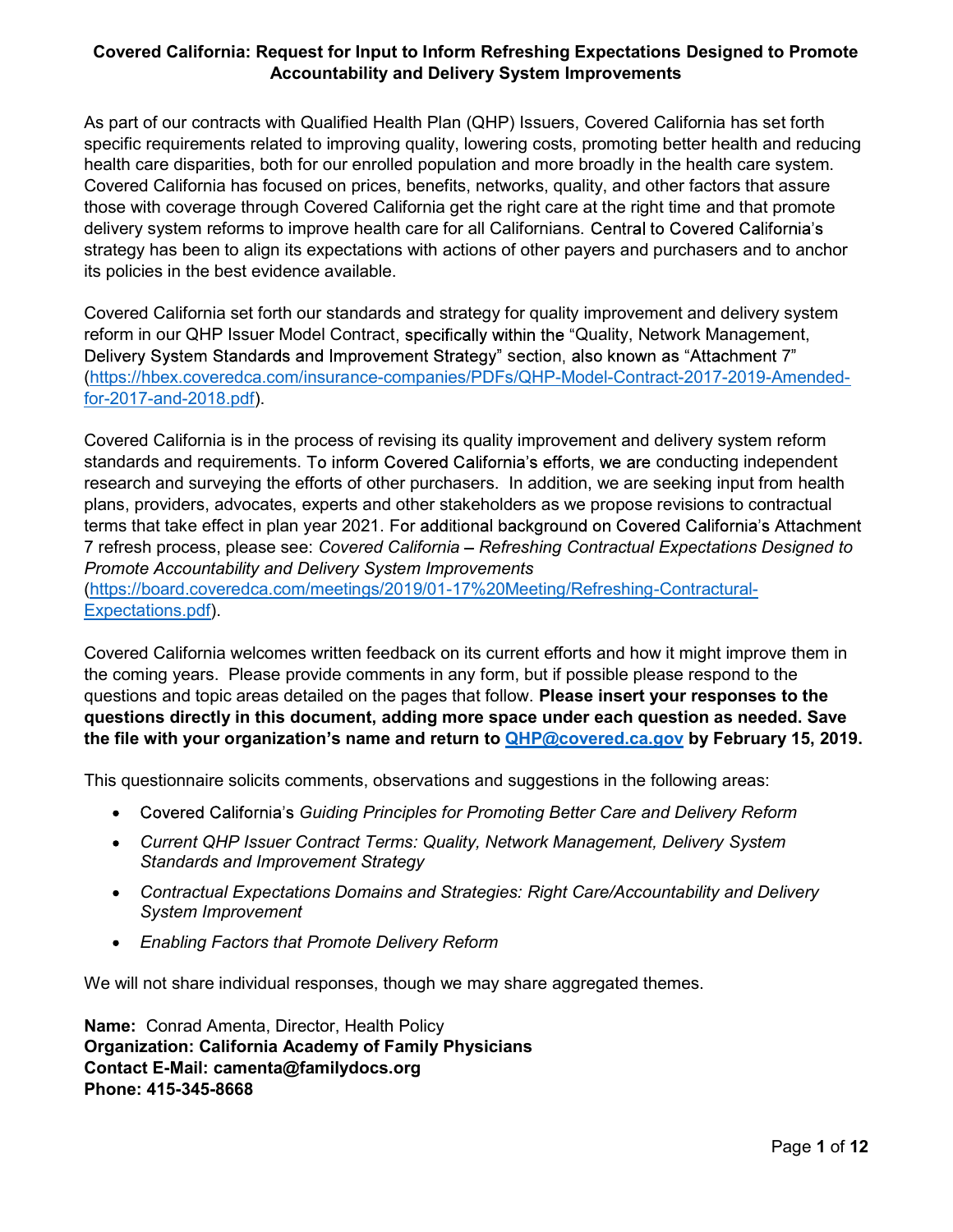# **Covered California's Guiding Principles for Promoting Better Care** and Delivery Reform

The following are proposed quiding principles for Covered California's efforts to assure its contracted QHP Issuers are held accountable for providing the right care and are promoting needed improvements in the delivery system.

- 1. Driven by the desire to meet two complementary and overlapping objectives:
	- a. Right Care/Accountability: Ensure our members receive the right care, at the right time, in the right setting, at the right price.
	- b. Delivery System Improvement: Promoting value-enhancing strategies that have the potential to reform the delivery system in the near and long term.
- 2. Seek to improve the health of the population, improve the experience of care, reduce the cost of care, reduce administrative burden, and reduce health care disparities.
- 3. Success will be assessed by outcomes, measured at the most appropriate level, in preference to adoption of specific strategies.
- 4. We will promote alignment with other purchasers as much as possible.
- 5. Consumers will have access to networks offered through the contracted QHP Issuers that are based on readily available access to high quality and efficient providers.
- 6. Enrollees have the tools needed to be active consumers including both provider selection and shared clinical decision making.
- 7. Payment will increasingly be aligned with value and proven delivery models.
- 8. Variation in the delivery of quality care will be minimized by assuring that each provider meets minimum standards.

## Please note your agreement or disagreement with the guiding principles and provide any questions, concerns, or suggested additions you may have.

CAFP's Health Care System Policy, which outlines principles of reform (http://www.familydocs.org/f/2017-07/17.ADV\_.HealthSystemReformPolicy.7.31.17.pdf) stipulates that the Academy will assess proposed reforms in terms of their contributions to universality, comprehensiveness, timeliness, quality, and sustainability. These principles are broadly in line with those articulated above.

However, we have received troubling input from our members regarding limited networks and access challenges faced by patients. This can take the form of restrictions placed by hospitals and health plans on family physicians. CAFP encourages Covered California to take a more aggressive approach to ensuring access to care for patients by holding health plans more accountable for creating and maintaining robust networks of health care providers empowered to practice at the top of their license.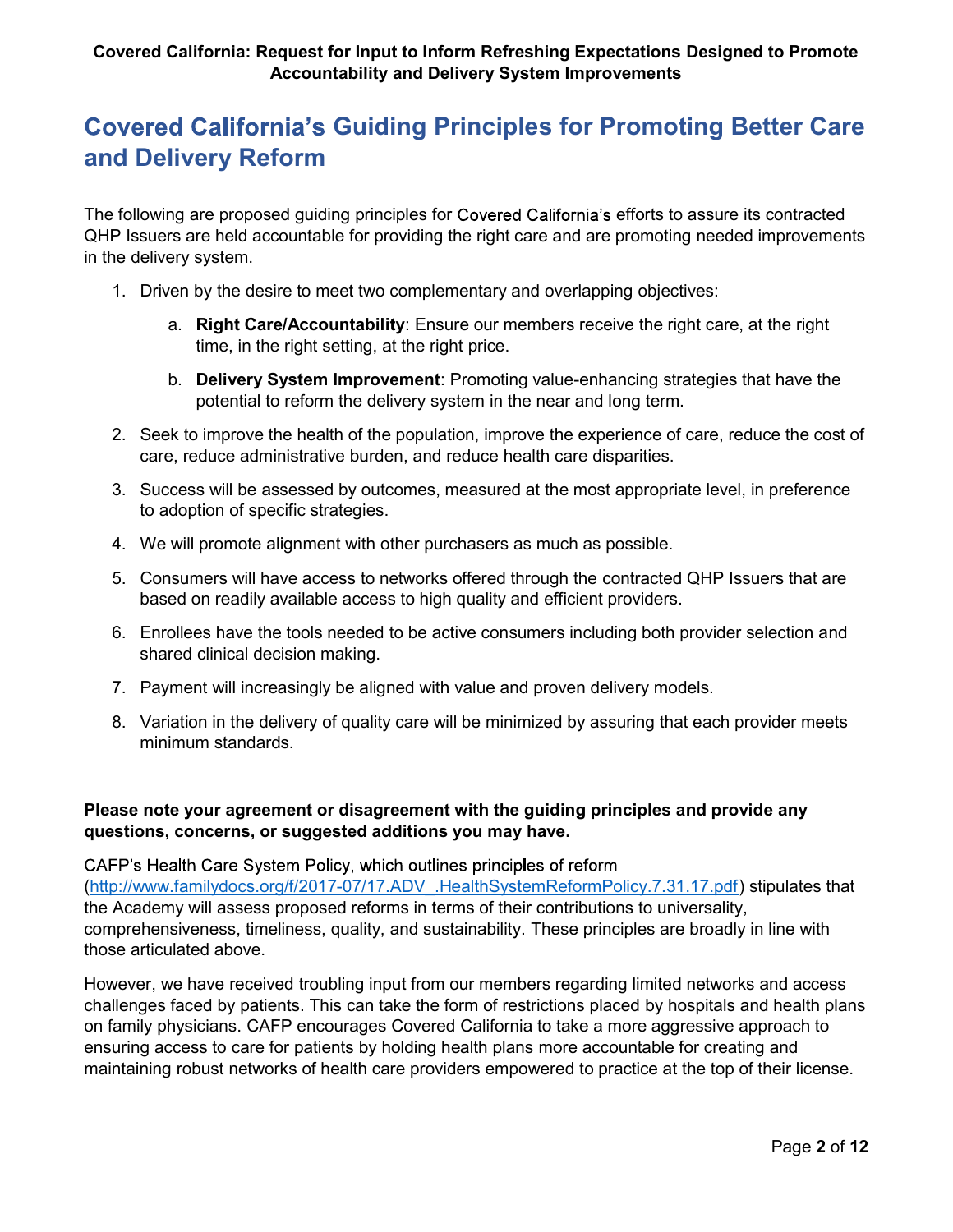## Current QHP Issuer Contract Terms: Quality, Network Management, Delivery System Standards and Improvement Strategy (Attachment  $7 - 2017-2020$ )

In the current Attachment 7 of the QHP Issuer Contract, Covered California aims to promote care that reduces excessive costs, minimizes unpredictable quality and reduces inefficiencies of the current system (https://hbex.coveredca.com/insurance-companies/PDFs/QHP-Model-Contract-2017-2019- Amended-for-2017-and-2018.pdf). Covered California also expects all contracted issuers to balance the need for provider accountability and transparency with the need to reduce administrative burden on providers. The requirements within Attachment 7 consist of the following focus areas:

- Article 1: Improving Care, Promoting Better Health and Lowering Costs: Ensuring networks are based on value, addressing high cost providers and high cost pharmaceuticals
- Article 2: Provision and Use of Data and Information for Quality of Care: Healthcare Effectiveness Data and Information Set (HEDIS), Consumer Assessment of Healthcare Providers & Systems (CAHPS), Quality Rating System (QRS) reporting and IBM Watson data submissions
- Article 3: Reducing Health Disparities and Ensuring Health Equity: Increasing self-identification of race or ethnicity and measuring and narrowing disparities
- Article 4: Promoting Development and Use of Effective Care Models: Primary care provider (PCP) matching, promotion of patient-centered medical homes (PCMH) and integrated healthcare models (IHMs), supporting primary care through value-based payment, increasing mental and behavioral health integration with medical care, and using telehealth
- Article 5: Hospital Quality and Safety: Payment models to increase value, reducing hospital acquired conditions (HACs) and unnecessary C-Sections
- Article 6: Population Health: Preventive Health, Wellness and At-Risk Enrollee Support: Wellness services, community health, supporting at-risk enrollees, and diabetes prevention
- Article 7: Patient-Centered Information and Support: Price and quality transparency for enrollees, shared decision making, reducing overuse, and using the statewide provider directory
- Article 8: Payment Incentives to Promote Higher Value Care: Increasing value-based reimbursement
- Article 9: Accreditation

## Please provide any overarching or specific feedback on the current Attachment 7 that we should consider as we approach the revision.

CAFP believes the Patient-Centered Medical Home (PCMH) model of care represents a vital opportunity to further team-based primary and preventative care. We also strongly believe implementing appropriate, risk-adjusted prospective payment will incentivize providers to implement strategies to achieve many of the Articles described above, including pursuing PCMH accreditation. Some contracted issuers have not reviewed or updated their primary care payment rates in several years or meaningfully piloted prospective payment that effective adjusts for patient population. Resources to support and maintain PCMH transformation have not emerged, and primary care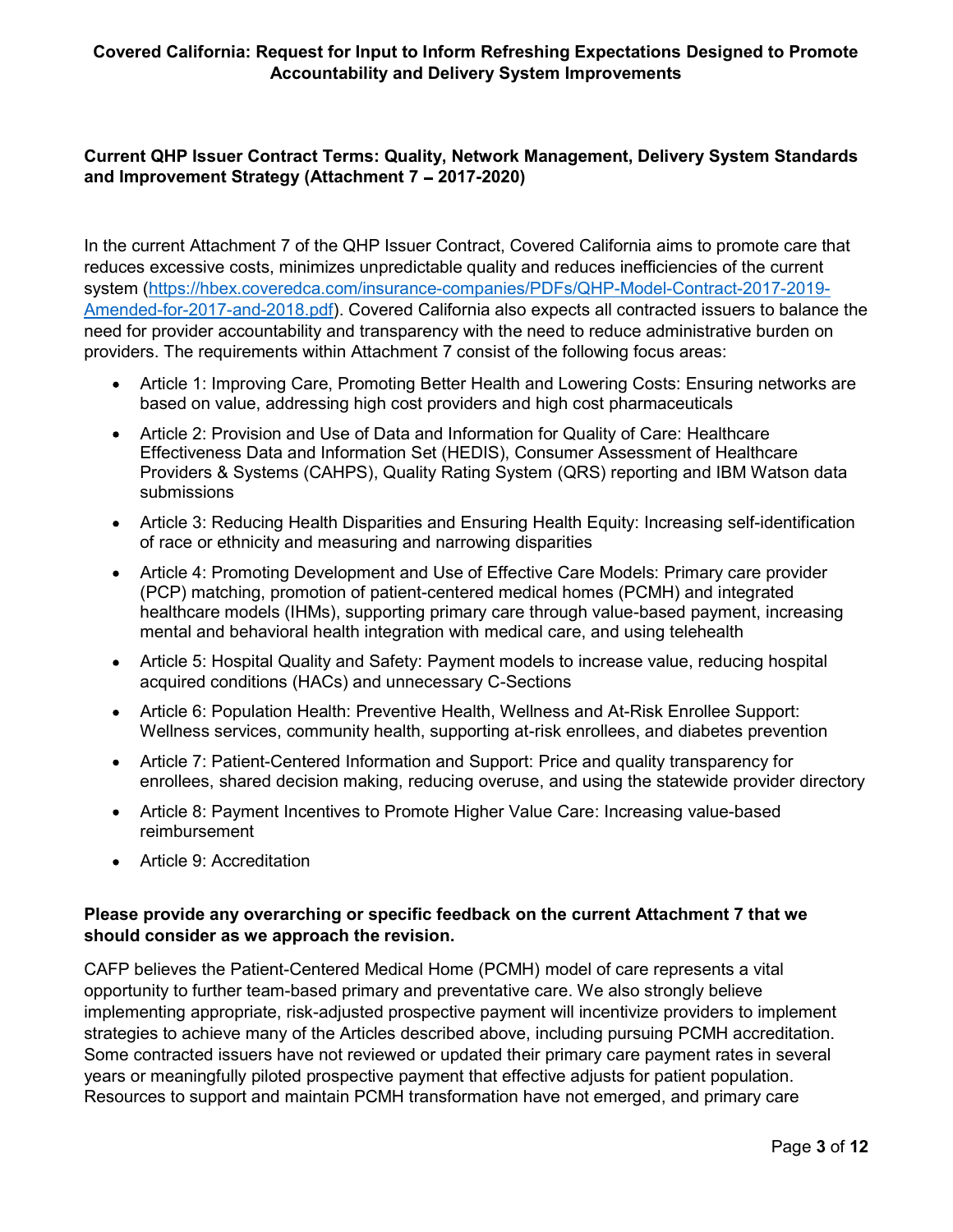physicians who have opened PCMH-accredited practices are in danger of losing the progress they have made to improve patient care.

We urge Covered California to require contracted issuers to:

- 1) meaningfully explore implementation of risk-adjusted prospective payment in order to create the underlying conditions necessary to achieve the Articles described above.
- 2) contract with a minimum proportion of PCMH-accredited practices.

We urge Covered California to educate contracted issuers on the benefits of the PCMH. CAFP would be pleased to contribute to such discussions. In 2010, CAFP joined the self-insured Fresno Unified School District/Joint Health Management Board in supporting the creation of a local PCMH. The 2014 final report, including infographics about cost savings and quality gains, is available here: http://www.familydocs.org/f/FresnoPCMHPilotReport2014.pdf

A video about the project was also produced, which you can find here: https://cafponcloud.egnyte.com/dl/Xr7lqufDbR

The American Academy of Family Physicians (AAFP) has produced an Advanced Alternative Payment Model (AAPM) (https://www.aafp.org/dam/AAFP/documents/advocacy/payment/apms/PR-PTAC-APC-APM-41417.pdf), currently piloted by the Centers of Medicare and Medicaid Services (CMS). The AAPM is designed to emphasize value over volume. We urge Covered California to assess this payment model for its appropriateness in a California context and explore the possibility of piloting it with contracted issuers.

AAFP has also produced a comprehensive 'Principles of Administrative Simplification,' (https://www.aafp.org/about/policies/all/principles-adminsimplification.html) which identifies opportunities to reduce administrative burden on physicians and other providers while maintaining accountability, transparency, and quality of care. CAFP strongly recommends that all contracted issuers review all existing administrative requirements, especially the use of prior authorization and lack of standardization in quality metrics, before instituting new administrative tasks designed to achieve the Articles outlined above. Covered California could play a critical role in bringing health plans, pharmacies and providers together to reduce the overwhleming adminstrative obstacles in health care that play no role in improving patient care.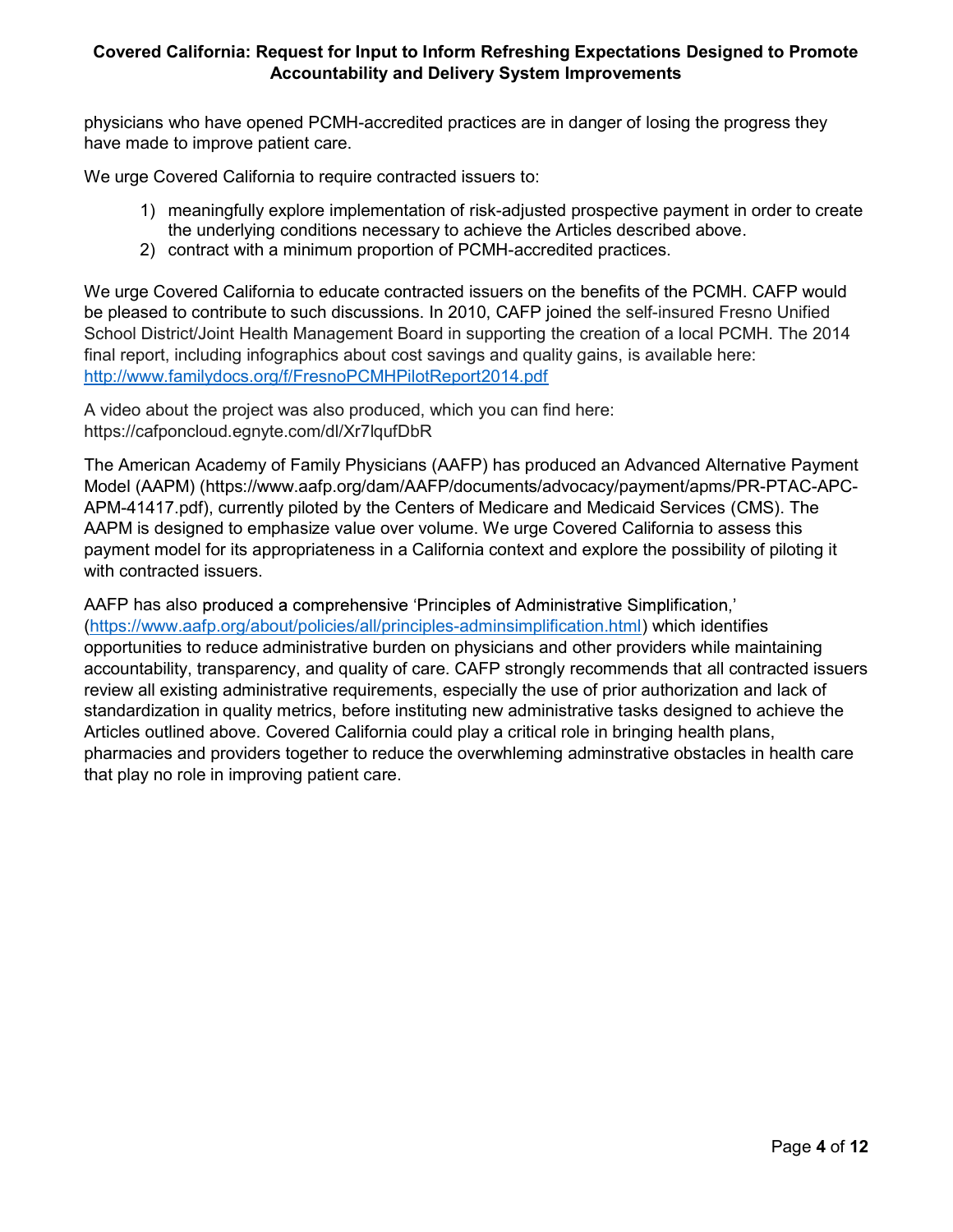## Contractual Expectation Domains and Strategies

Covered California is considering reorganizing the initatives and strategies addressed in Attachment 7 into two broad domains with a total of 13 distinct individual strategies:

Right Care/Accountability: We are looking for more transparency into issuer oversight of care delivery, what kinds of problems are being found and how are they being addressed.

- 1. Chronic Care, General Health Care, and Access
- 2. Hospital Care
- 3. Major/Complex Care Identification of High-Risk or High-Cost Individuals and Getting them the Right Care
- 4. Mental/Behavioral Health and Substance Use Disorder Treatment
- 5. Health Equity: Disparities in Healthcare
- 6. Preventive Services
- 7. Pharmacy Management

Delivery System Improvements: With these longer term efforts, we seek to redesign care delivery to be more effective in meeting the triple aim, reducing administrative burden, and reducing disparities.

- 8. Networks Based on Value (narrow or limited physician, hospital, and ancillary provider networks, Centers of Excellence)
- 9. Promotion of Effective Primary Care (PCP matching or assignment, patient-centered medical home or other models)
- 10. Promotion of Integrated Healthcare Models (IHMs) and Accountable Care Organizations (ACOs)
- 11. Alternate Sites of Care Delivery (e.g., telehealth, alternatives to emergency room use, retail clinics)
- 12. Consumer and Patient Engagement (e.g., quality and cost tools, personal health record, patient shared decision-making)
- 13. Population-based and Community Health Promotion Beyond Enrolled Population

### NOTE: High level questions for input follow – for a detailed outline of questions and some specific issues regarding particular strategies see the Addendum: Detailed Questions - Contractual Expectation Domains and Strategies at the end of this survey.

## A. Please comment on these domains as a way to reorganize Attachment 7.

While the areas of focus are positive and reflect the needs of patients in California, the degree to which 'Chronic Care,' 'Major/Complex Care' and 'Preventative Services' are distinct from one another may be unclear. We urge Covered California to be cautious in pursuing each of these initiatives and strategies in a way that may contribute to fragmented care or variability in support for improvements. Instead, we urge Covered California to focus on those Delivery System Improvements that contribute to the underlying conditions that make possible 'Right' Care/Accountability.' As mentioned in our comments for the previous section of this document, movement to prospective payment and support for PCMH-accredited practices, which can be included under #8: 'Networks Based on Value,' will contribute to the necessary conditions from each improvement will flow.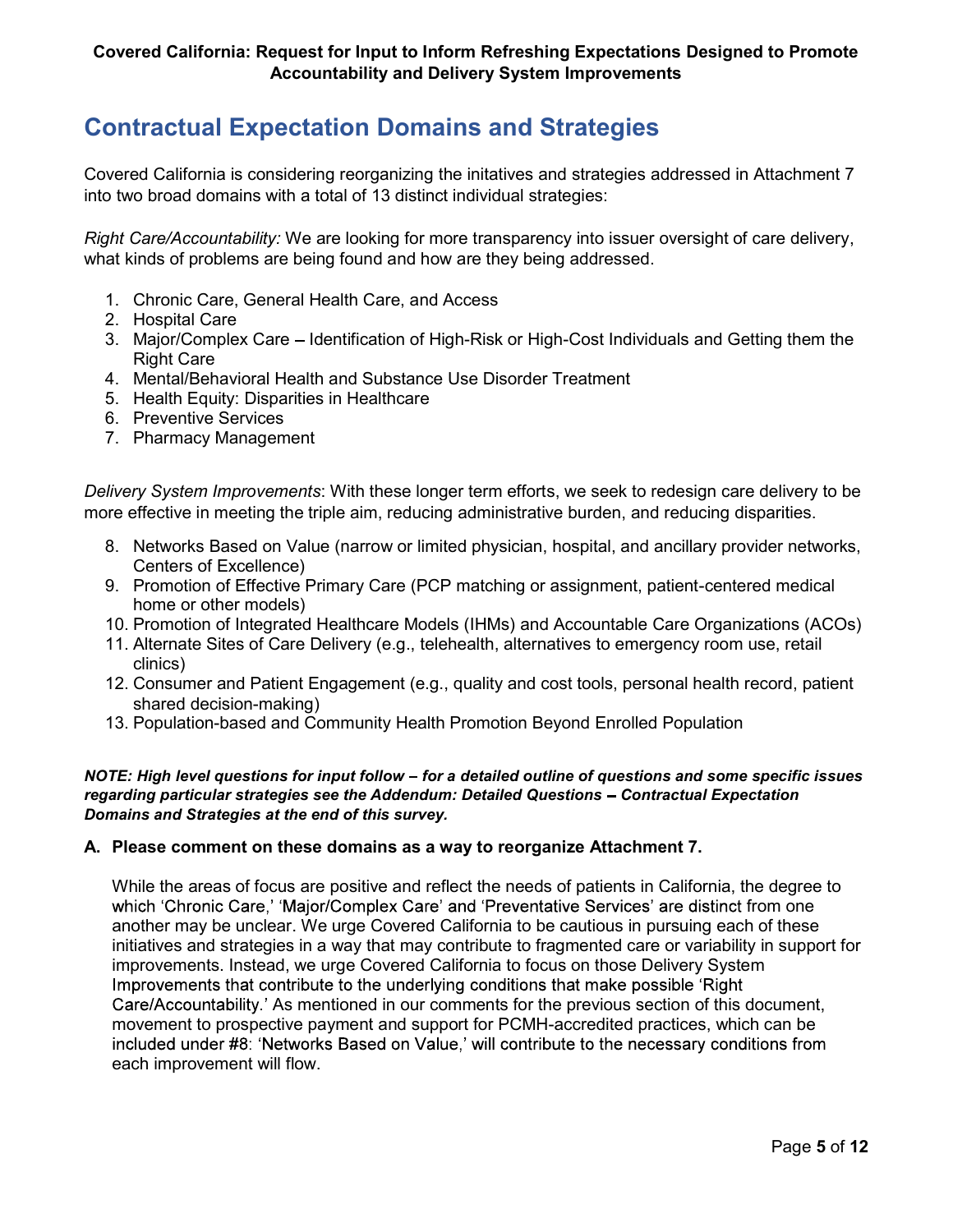Additionally, it is unclear the degree to which Mental/Behavioral Health and Substance Use Disorder Treatment should be combined.

### B. Have we missed any strategies that should be considered or included in our domains?

As mentioned above, Mental/Behavioral Health and Substance Use Disorder Treatment may be better treated as distinct strategies / initiatives given the distinct payment models, degree of integration, professionals involved and collaborative care models employed in addressing each, as well as the distinctness of severity across patient populations.

Additionally, Covered California should consider the degree to which contracted issuers should be required to publicly report the proportion of their revenue dedicated to primary care. Legislative precedent for these measures exists in other states, primarily Oregon and Rhode Island. The California legislature recently allocated funds to establish an 'all-payer claims database,' to be housed in the Office of Statewide Health Planning and Development. This database will be instrumental in enabling contracted issuers to track, aggregate and report their primary care spending. Research performed in other states, primarily Rhode Island, has indicated that information about a contracted issuer's primary care spending can be collected on a voluntary basis and just the act of comparing and reporting a contracted issuer's primary care spend has the potential to increase over time the proportion of revenue dedicated to primary care. (https://www.milbank.org/publications/standardizing-measurement-commercial-health-planprimary-care-spending/)

- C. Please provide any comments, observations or recommendations with regard to the 13 strategies articulated. Where relevant, please refer to and/or attach any relevant supporting or reference material.
- D. Recognizing these strategies are all "priority" elements, we request your ranking of the 13 strategies from high to low priority for Covered California, looking ahead 2-5 years. If applicable, please include any other strategies identified in the previous question.

| Strategy                                            | Your Ranking for<br>Covered California's<br>Prioritization<br>2021-2023 Contract<br>Rank from Highest to Lowest |
|-----------------------------------------------------|-----------------------------------------------------------------------------------------------------------------|
|                                                     | (1 to 13)                                                                                                       |
| Chronic Care, General Health Care, and Access       | 4                                                                                                               |
| <b>Hospital Care</b>                                | 12                                                                                                              |
| Major/Complex Care                                  | 13                                                                                                              |
| Mental/Behavioral Health and Substance Use Disorder | 10                                                                                                              |
| Treatment                                           |                                                                                                                 |
| Health Equity: Disparities in Healthcare            | 6                                                                                                               |
| <b>Preventive Services</b>                          | 3                                                                                                               |
| <b>Pharmacy Management</b>                          | 11                                                                                                              |
| Networks Based on Value                             | $\overline{2}$                                                                                                  |
| <b>Promotion of Effective Primary Care</b>          |                                                                                                                 |
| Promotion of Integrated Healthcare Models and       | 5                                                                                                               |
| <b>Accountable Care Organizations</b>               |                                                                                                                 |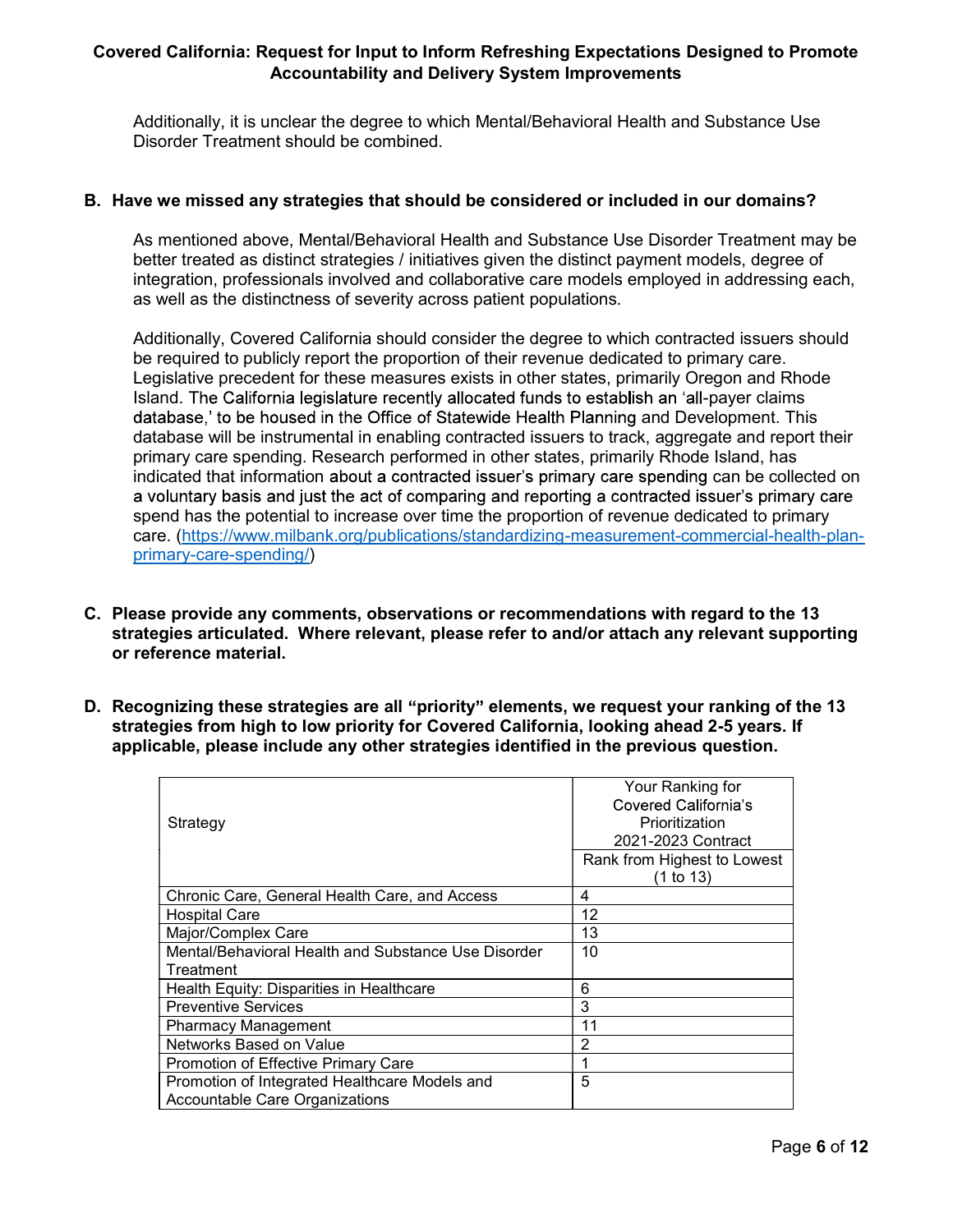| Alternate Sites of Care Delivery                |  |
|-------------------------------------------------|--|
| <b>Consumer and Patient Engagement</b>          |  |
| Population-based and Community Health Promotion |  |
| <b>Beyond Enrolled Population</b>               |  |
| Other:                                          |  |
| Other:                                          |  |
| Other:                                          |  |

### E. Are there particularly important challenges you foresee with respect to Covered California promoting improvements in the domains and strategies identified and what could Covered California do to address them?

As mentioned above, the risk in addressing each of these strategies and initiatives as distinct projects is that it may contribute to fragmentation of care and variability in support. Covered California may be better served by focusing on the fundamental aspects of prospective payment, establishing minimum thresholds of PCMH-accredited practices, and requiring contracted issuers to report the proportion of their revenue dedicated to primary care, as these contribute to the conditions from each the sought improvements will be derived.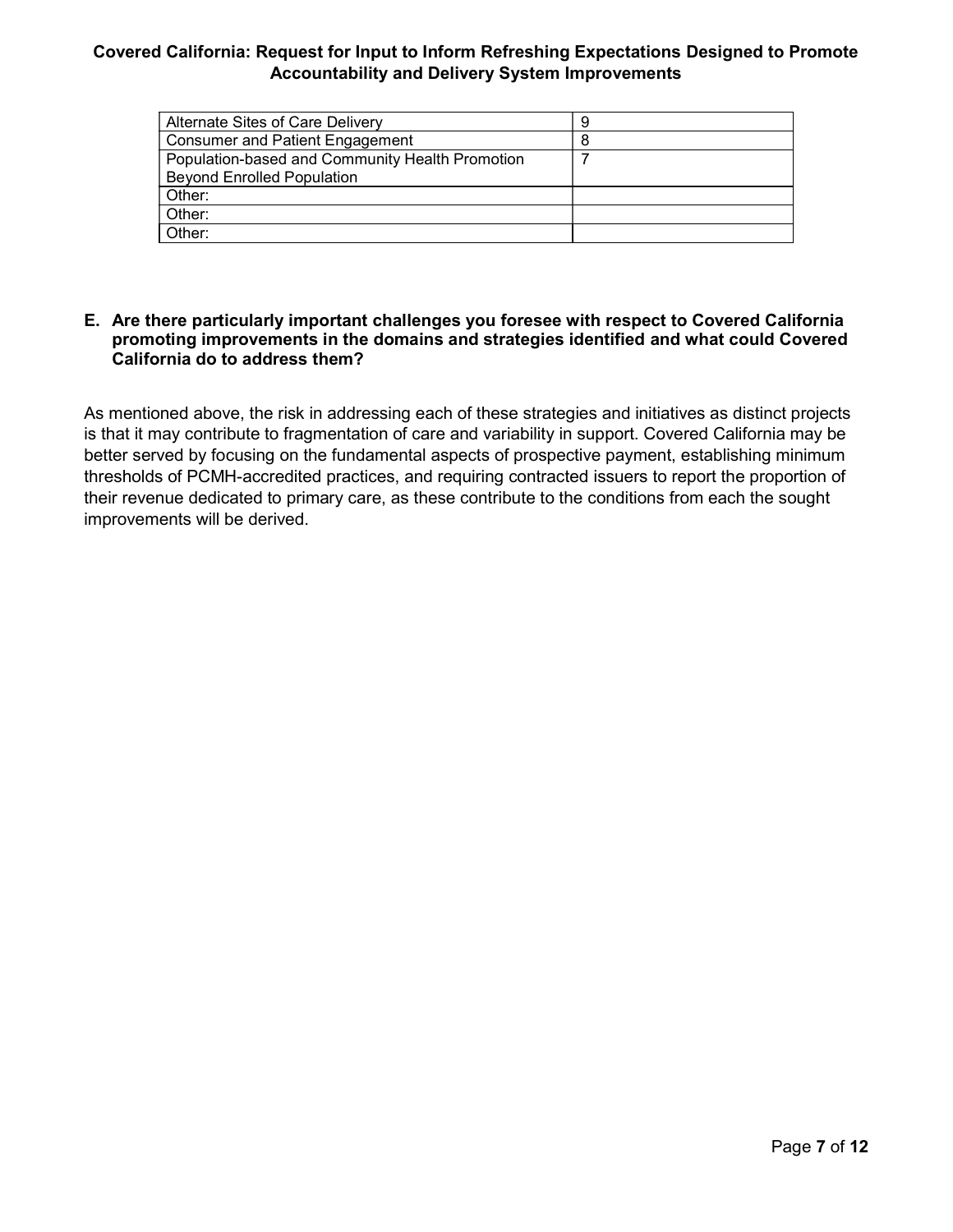## Enabling Factors that Promote Delivery Reform

Covered California's contractual expectations have included requiring or encouraging contracted QHP Issuers to engage in a range of "enabling factors" that may support the success of particular strategies. Covered California welcomes comments on its potential emphasis/focus on the enabling factors and their potential continued or changed inclusion as a contract requirement.

- 1. Payment Models (e.g., higher or lower payment, risk-based payments, bonuses or withholds; which may include payment that directly supports greater integration and coordination including budgets to support team-based care and payments that reflect include accountability across specialist and institutional boundaries)
- 2. Channeling of Members or Patients (e.g. exclusive networks or preferential)
- 3. Measurement and Data to Inform Impact
- 4. Data Exchange to Support Improved Clinical Care and Care Coordination
- 5. Provider-level Coaching or Quality Improvement Efforts to Support the Strategy
- 6. Alignment Across Payors or Purchasers to Provide Better "Signal Strength" to Provider
- 7. Benefit Design or Other Consumer-Facing Incentives
- 8. Public Reporting, Consumer Tools or other Consumer/Patient-Engagement Strategies

### A. Please provide any comments on which of these enabling strategies you believe to be most important for Covered California to reflect as a contractual expectation of its QHP Issuers and why?

CAFP strongly believes aggressively piloting and promoting the PCMH and prospective payment that supports practices achieving PCMH accreditation is key to improving coordination and access to care. For that reason, Payment Models vastly outweigh the other options in terms of potential to transform care delivery.

As stated above, we urge Covered California to require contracted issuer to:

- 1) meaningfully explore implementation of risk-adjusted prospective payment in order to create the underlying conditions necessary to achieve the Articles described above.
- 2) contract with a minimum proportion of PCMH-accredited practices.

We urge Covered California to educate contracted issuers on the benefits of the PCMH. CAFP would be pleased to contribute to such discussions. In 2010, CAFP joined the self-insured Fresno Unified School District/Joint Health Management Board in supporting a local PCMH. The 2014 final report, including infographics about cost savings and quality gains, available here: http://www.familydocs.org/f/FresnoPCMHPilotReport2014.pdf

A video about the project was also produced, which you can find here: https://cafponcloud.egnyte.com/dl/Xr7lqufDbR

The American Academy of Family Physicians (AAFP) has produced an Advanced Alternative Payment Model (AAPM) (https://www.aafp.org/dam/AAFP/documents/advocacy/payment/apms/PR-PTAC-APC-APM-41417.pdf), which is currently being piloted by the Centers of Medicare and Medicaid Services (CMS). The AAPM is designed to emphasize value over volume. We urge Covered California to assess this payment model for its appropriateness in a California context and explore the possibility of piloting it with able contracted issuers.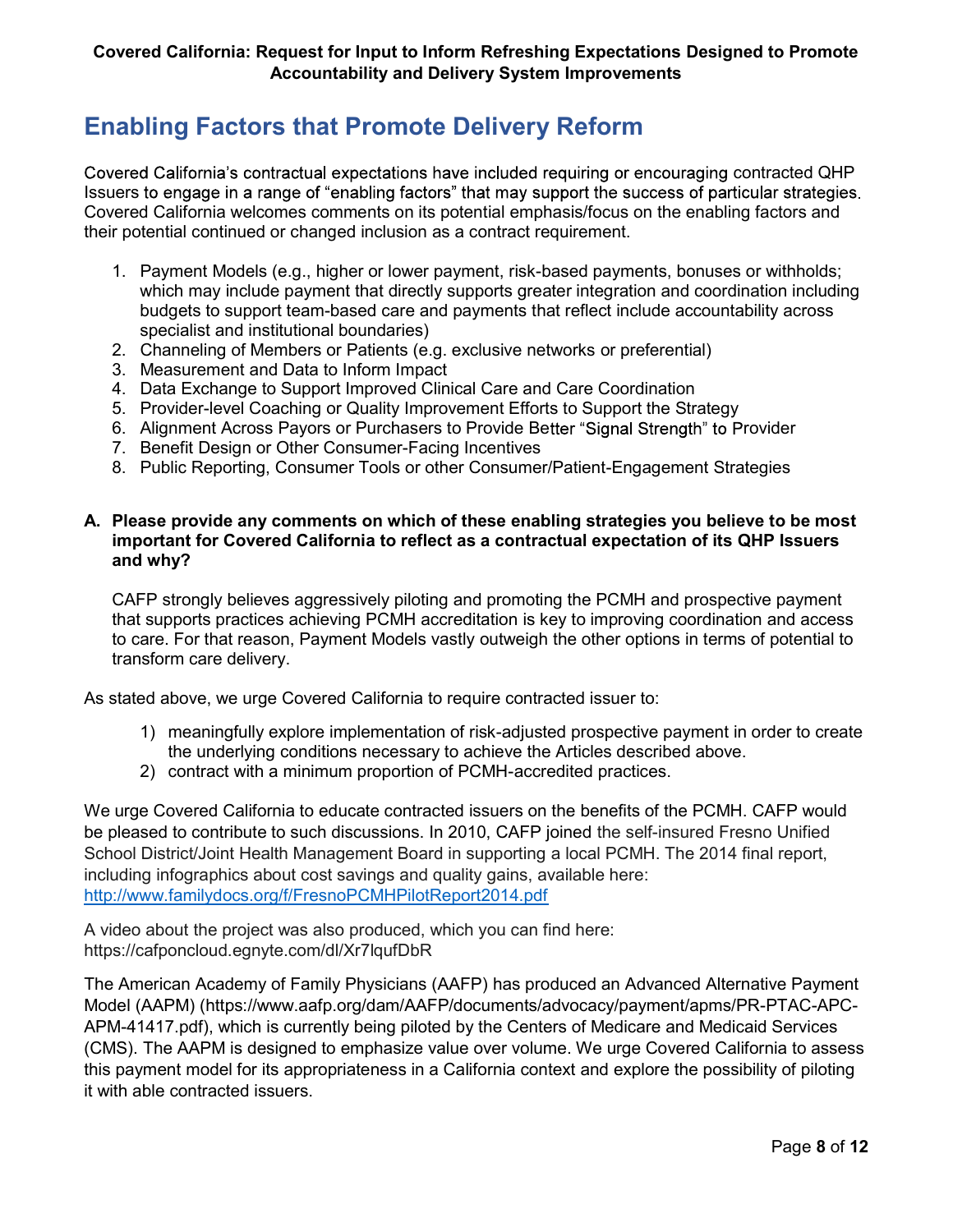### B. Given the importance of Covered California aligning with other purchasers, are there particular enabling factors you believe are more important to be promoted as common goals and standards across purchasers?

Harmonization of quality indicators for providers across purchasers and across contracted issuers will be an important contributer to reduction of administrative burden.

## C. Have we missed any enabling factors that should be considered?

CAFP has heard from a number of our family physician members who have indicated that they have been prevented from practicing obstetric, pediatric and other servies as a result of hospital by-laws and health plan policies that reduce or restrict privileges without regard to quality of care. Because California is experiencing an acute shortage of providers in the primary care workforce, it is essential that we enable the workforce that we have to practice in a way that reflects their education and training.CAFP would be pleased to share with Covered California information about how family physicians have been constrained from practicing full-spectrum family medicine and to connect you with members to describe the circumstances under which their practices have been constrained. We urge Covered California to review with contracted issuers the terms of hospital by-laws and plan policies that can and have resulted in constraints on the practice of medicine by qualified family physicians.

D. Please provide any comments, observations or recommendations with regard to the enabling factors articulated. Where relevant, please refer to and/or attach any relevant supporting or reference material.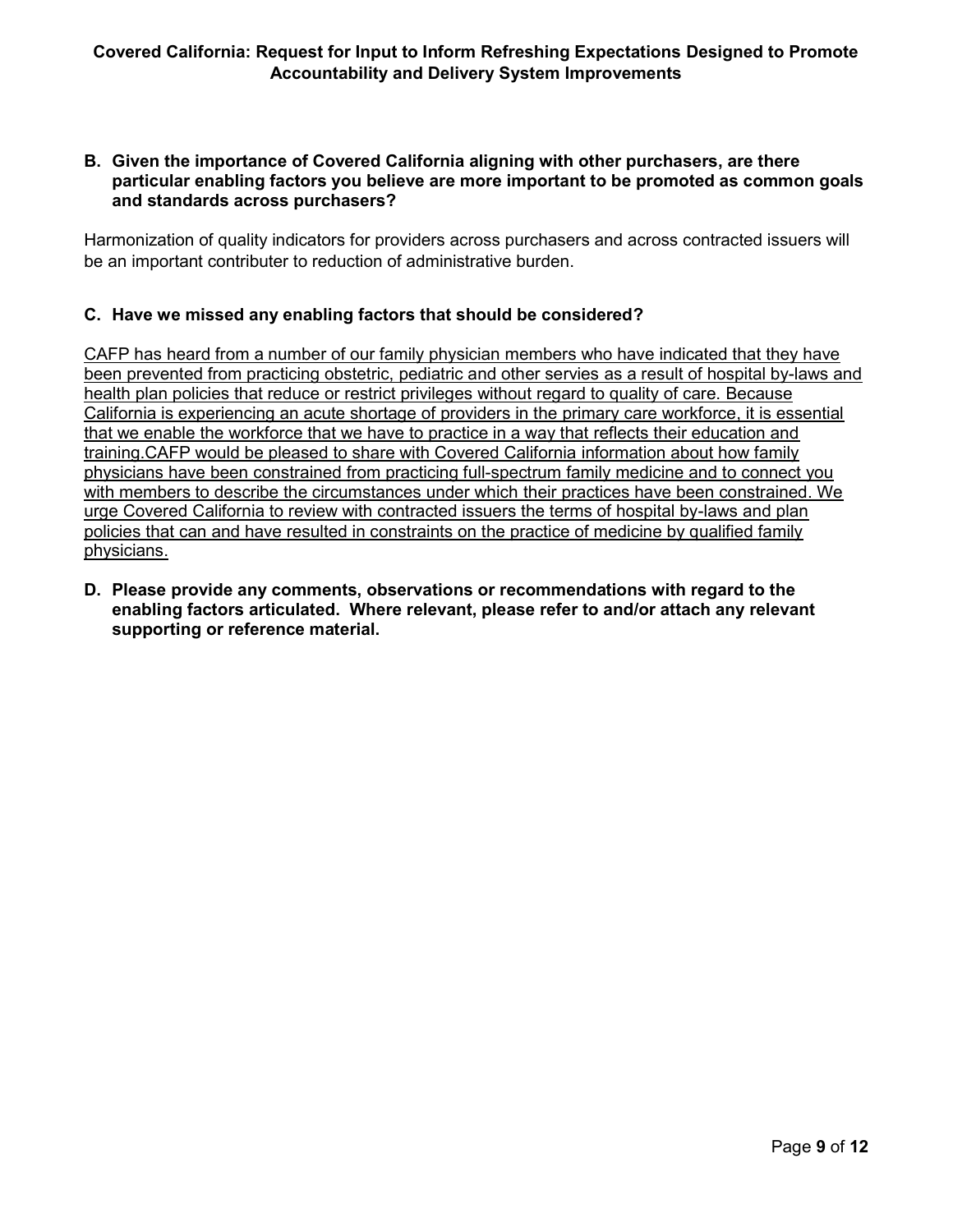# Addendum: Detailed Questions -- Contractual Expectation Domains and Strategies

In this section, please provide any comments or suggestions for us to consider in thinking about each strategy. If you have no comments or considerations for a strategy, please feel free to leave blank. Where relevant, please refer to and/or attach any relevant supporting or reference material.

## 1. Chronic Care, General Health Care, and Access

a. General comments/observations on this strategy for Covered California as an area of focus:

### 2. Hospital Care

- a. General comments/observations on this strategy for Covered California as an area of focus:
- b. We believe improvements have been made in maternity care and hospital safety. Given these improvements, should Covered California continue and broaden this effort to focus on additional hospital quality issues? If so, please specify your suggested areas of focus.
- c. Should Covered California change its focus to address other hospital issues (e.g., total cost of care)?

### 3. Major/Complex Care – Identification of High-Risk or High-Cost Individuals and Getting them the Right Care

a. General comments/observations on this strategy for Covered California as an area of focus:

### 4. Mental/Behavioral Health and Substance Use Disorder Treatment

- a. General comments/observations on this strategy for Covered California as an area of focus:
- b. What should Covered California focus on to:
	- i. Improve mental health and substance use access and treatment?
	- ii. Monitor access, treatment effectiveness, or outcomes for members needing behavioral health or substance use disorder services?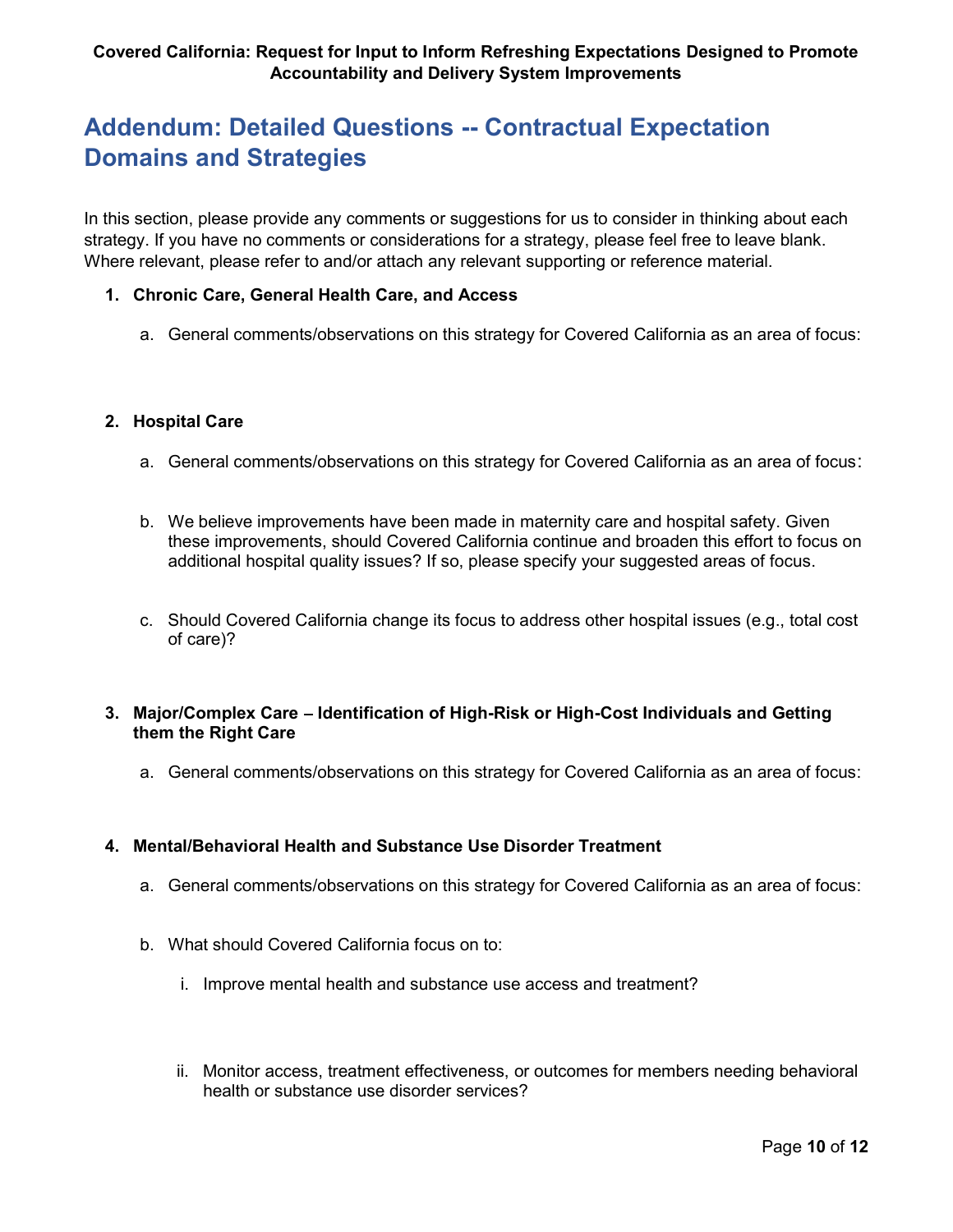## 5. Health Equity: Disparities in Healthcare

- a. General comments/observations on this strategy for Covered California as an area of focus:
- b. To what extent should Covered California and contracted issuers move or shift emphasis toward addressing "upstream" determinants of health? What areas do you think are relevant to specific attention on the part of issuers and providers?
- c. Does aligning population health efforts for issuers working in similar geographic areas or within provider or other systems warrant additional focus? Are there important steps or milestones for common work for diverse issuers throughout the state of California or should efforts be focused within/by each issuer?

## 6. Preventive Services

a. General comments/observations on this strategy for Covered California as an area of focus:

### 7. Pharmacy Management

- a. General comments/observations on this strategy for Covered California as an area of focus:
- b. Should Covered California, perhaps working with other state purchasers and issuers, explore adopting coordinated procurement strategies?

### 8. Networks Based on Value

- a. General comments/observations on this strategy for Covered California as an area of focus:
- b. Should Covered California consider addressing provider concentration and expensive providers? If so, what strategies should be considered?

### 9. Promotion of Effective Primary Care

a. General comments/observations on this strategy for Covered California as an area of focus: